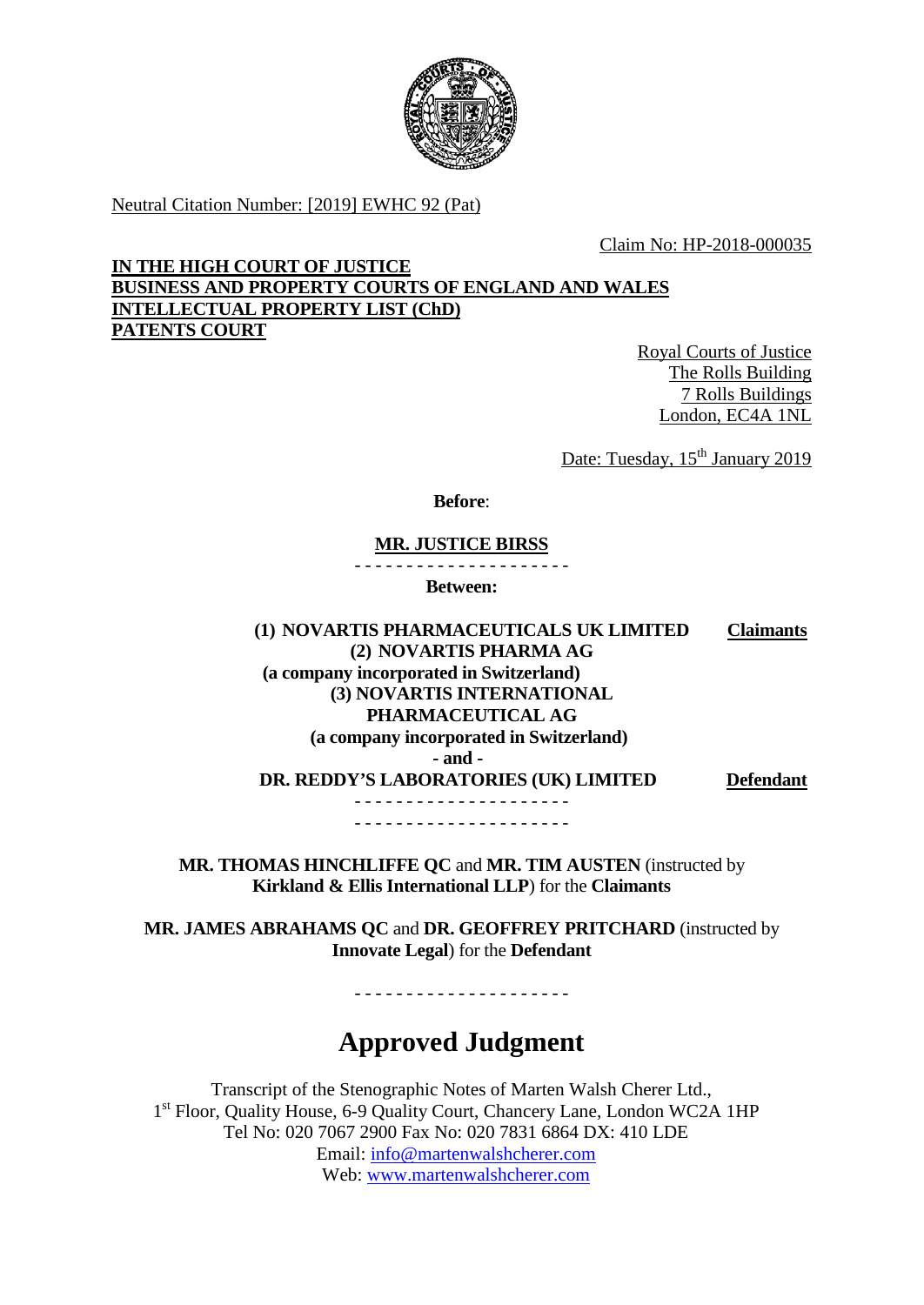## **MR. JUSTICE BIRSS:**

1. This is an application for an interim injunction relating to European Patent UK number EP 2, 269, 603 entitled "Treatment of breast tumors with a rapamycin derivative in combination with exemestane". The patent's earliest claimed priority is from a British filing on 19th February 2001. It was granted following an application having been filed on 18th February 2002 and published under the PCT as WO 02/066019 on 29th August 2002. The grant is 20th May 2015. Claim 1 of the patent is in this form:

> "40-O-(2-hydroxyethyl)-rapamycin in combination with exemestane for use in the treatment of hormone receptor positive tumor, wherein in the hormone receptor positive tumor is a breast tumor."

- 2. The claim is an EPC 2000 product for use claim. The compound 40-O-(2-hydroxyethyl)-rapamycin is also known as everolimus. For convenience, when I refer to the breast cancer indication in this judgment, I mean the breast cancer indication referred to in claim 1. There is no need to always read out the reference to hormone receptor positive tumours.
- 3. The patentee is a member of the Novartis group. The defendant, Dr. Reddy's Laboratories (UK) Limited, have a marketing authorisation for everolimus. The authorisation is not what is called a skinny label. The authorisation includes use for the indication which is claimed in claim 1 and including in combination with exemestane. That marketing authorisation was obtained in the summer of 2018.
- 4. In June 2018, the Opposition Division of the European Patent Office heard and determined opposition proceedings brought by a number of generic pharmaceutical companies against the patent. The proceedings were brought on various grounds, including lack of novelty, lack of inventive step and added matter (contrary to Art 123(2) EPC). The written decision was given in September 2018. The Opposition Division held that claim 1 as granted, which was the main request before the OD, was invalid for added matter. The patentee has appealed and contends in its grounds of appeal that claim 1 is valid and that the decision is wrong.
- 5. Today approximately 90% of the UK market for the compound everolimus is for the breast cancer indication. The patentee Novartis sells everolimus under the name Afinitor for that indication. The marketing authorisation for Afinitor includes the use of everolimus in combination with exemestane.
- 6. The SPC for everolimus *per se* expires on 17th January 2019.
- 7. Dr. Reddy's' position on this application is that the patent is invalid for the reasons given by the Opposition Division. It intends to launch everolimus after 17th January and its case is that this would not be an infringement of the patent because the patent is invalid.
- 8. These proceedings were commenced by issue of a claim form on 7th December 2018. Validity is the sole point taken by the defendant in its Defence to the Particulars of Claim and Particulars of Infringement.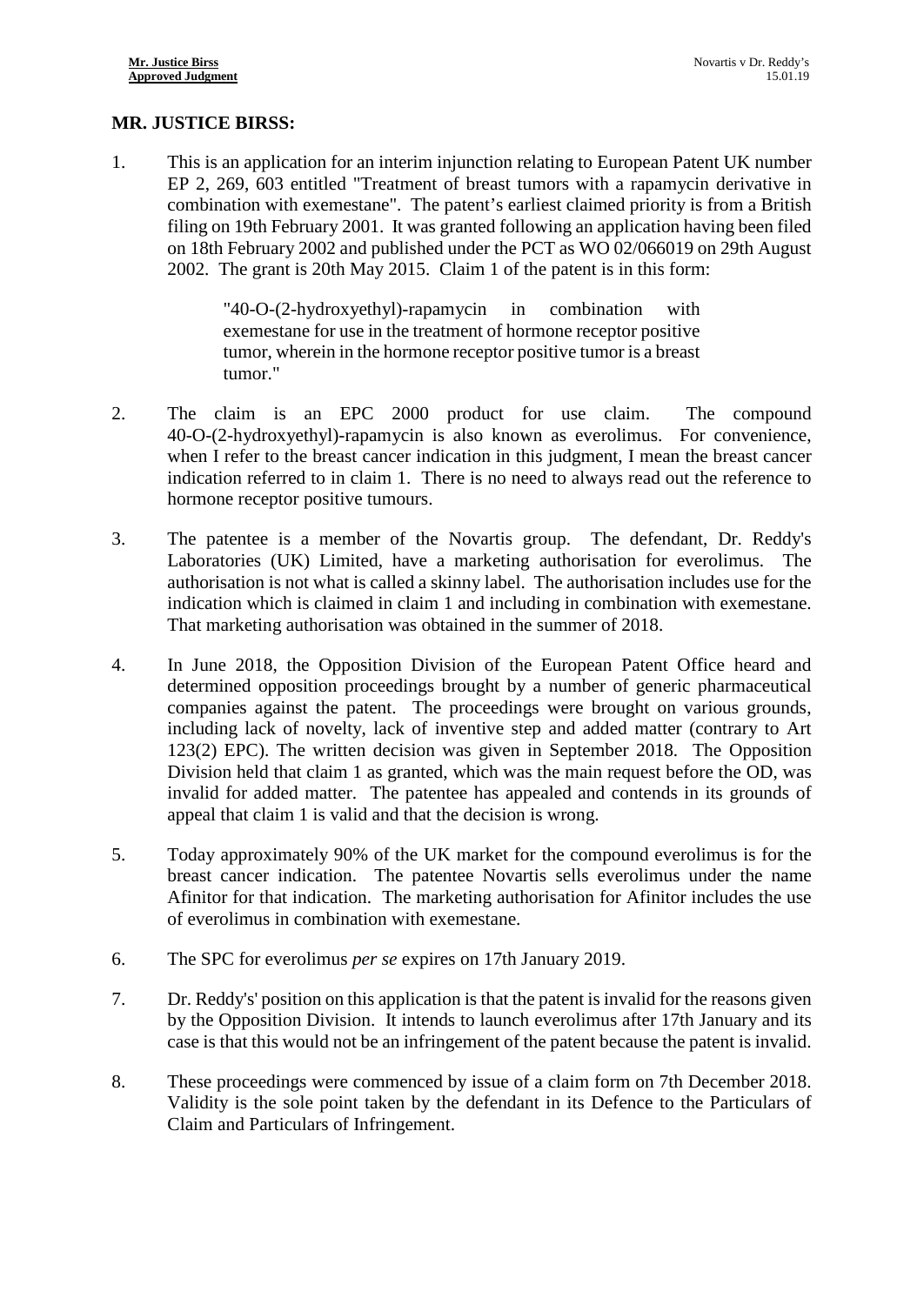- 9. The Particulars of Infringement include allegations that claim 1 is infringed under section 60(1) and section 60(2) of the Patents Act 1977 by the sales of everolimus by Dr. Reddy's. That is in paragraph 3. The Defence admits paragraph 3, subject only to the point that the patent is invalid. Therefore the Defence has admitted infringement of sections  $60(1)$  and (2), subject only to the allegation that the patent is invalid. In saying this, I reject the submission of counsel for Dr. Reddy's that the admission in the Defence was only that "one or more" of the ways in which the claimant put its case on infringement was admitted; so that only one way but not the other one way was actually admitted. That does not make much sense. In any case the admission in the Defence made sense since Dr. Reddy's does not have a skinny label but has a marketing authorisation for the full range of indications, including the one claimed by the claimant in this patent.
- 10. The sole attack on validity in the defendant's Grounds of Invalidity is based on added matter. The plea is that the combination claimed in claim 1 is not disclosed in the application as filed.
- 11. The patentee brought an application for interim injunction and the defendant responded with an application for summary judgment on its Counterclaim for revocation. The patentee filed a report of Professor Johnston, who is currently Professor of Breast Cancer Medicine and Consultant Medical Oncologist at the Royal Marsden Hospital in London. His opinion is that the claim is disclosed and there is no added matter. The defendant's stance on this application is that they accept Professor Johnston's evidence for the purposes of this hearing, but contend that when one examines the Professor's reasons for his view, those reasons in fact support the defendant's case.
- 12. I read the materials I was invited to read in advance of this hearing, including the skeleton arguments and the evidence. The evidence included the witness statements relating to the interim injunction which dealt with the commercial position on the market and the alleged effects of granting or refusing an injunction. They were witness statements of Amanda Youds of Novartis, a commercial marketing manager and Subir Kohli, who is Vice President, Head of Sales and Marketing at Dr. Reddy's. I also read Professor Johnston's expert report. I read the patent and application as filed. I reminded myself of the authorities and read the Opposition Division's decision.
- 13. When the hearing was called on, I explained to the parties that I had formed a provisional but clear view that there was no added matter and that therefore the patent was valid. I asked counsel if I should dismiss the Counterclaim and give judgment on the claim now. Counsel for Dr. Reddy's explained that although his client had applied for summary judgment, the patentee had not sought summary judgment the other way round and that while he was arguing his case based on accepting for the purposes of the hearing Professor Johnston's evidence, that did not mean there was not more he might wish to say at trial, particularly if his clients saw my reasons for the view I had expressed. He submitted I should not rule now that the patent was valid but he accepted, I should say rightly in my judgment, that if that did remain my view, it might well have a significant bearing on any question of an interim injunction.
- 14. I accepted counsel's submission that I should not give judgment on the claim right now, so I heard counsel for Dr. Reddy's on his case that the patent was invalid. After hearing counsel, I decided that there was no arguable case that the patent was invalid on the ground pleaded on the materials available to the court today. The reason for that will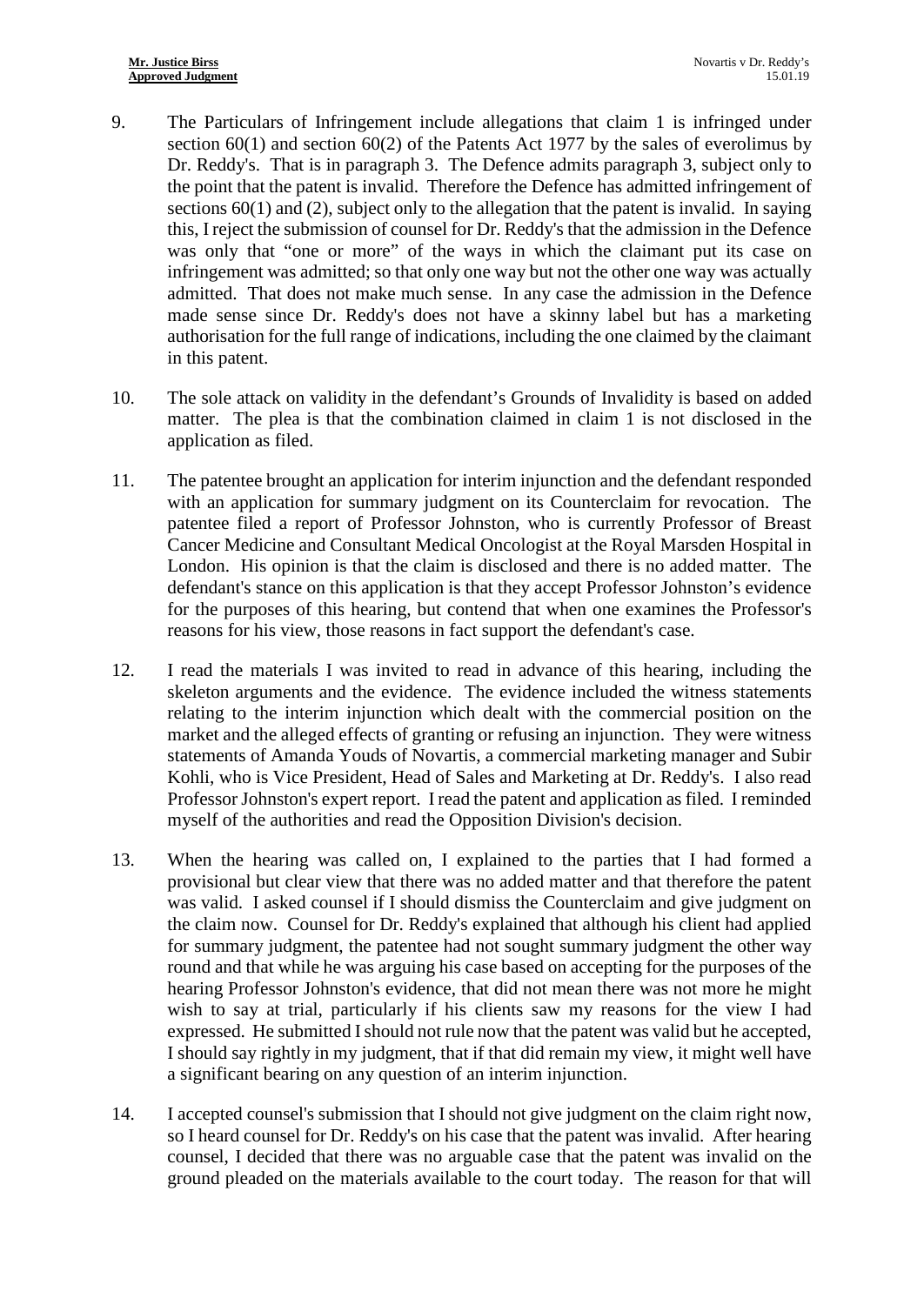be explained in more detail in a moment. But listening to the arguments, I formed the clear view that based on those arguments there was no added matter.

- 15. It was no part of Dr. Reddy's case before me that something else would emerge at trial that might change that. I will not prevent Dr. Reddy's from bringing forward at trial any facts, evidence or arguments they wish to in the light of this judgment. However at this stage I am not persuaded there is an arguable case that the patent is invalid. Therefore, given the state of the pleadings, there is no arguable case in favour of the defendant on the merits of the claim at all.
- 16. Since it is manifest on the commercial evidence that there is a real risk of unquantifiable loss to both sides if I either grant or refuse an injunction pending trial, it seems to me that I should therefore grant an interim injunction pending trial. If, which is not this case, there was no unquantifiable loss to the claimant but there would be unquantifiable loss to the defendant from such an injunction, then one might take a different view despite the lack of an arguable defence, but that is not the facts and counsel rightly did not suggest it was.
- 17. There is no need to examine the evidence on the balance of convenience in any depth at all. The evidence covers the familiar ground one sees in pharmaceutical patent cases of this kind. It addresses the risk of losses to the patentee caused by irrecoverable price depression once a generic product enters the market and the risk of unquantifiable loss to the defendant caused by an injunction such as the loss of a first mover advantage for a generic defendant entering what had hitherto been a market entirely covered by the patentee's monopoly.
- 18. It would be hard either way once one approach is taken (generic product launched or not) to recreate what the market would have been like if the other version of events had occurred, but as I say, given the circumstances as they are, there is no need to get into that evidence in any more depth. Since there is a real risk of unquantifiable harm either way, in my judgment, the right thing to do is to grant an interim injunction.
- 19. I will now turn to explain what my view is on added matter and then deal with some issues on the terms of the order.

## *Added matter*

- 20. Added matter is prohibited by s76 of the Patents Act (Art 123(2) EPC). The law of added matter is summarised in *Nokia v IPCom* [2012] EWCA Civ 567. The passage cited is the judgment of Kitchin LJ. The law ends at paragraph 60 but the reference particularly cited to me was from paragraph 45 through to 50. It covers the well-known authorities of *Bonzel v Intervention* [1991] RPC 553*, Vector v Glatt* [2007] EWCA Civ 805, *Richardson-Vicks* [1995] RPC 568 and so on.
- 21. One of the important principles is that the approach to take is the approach as explained by Aldous J in *Bonzel* which is that one ascertains through the eyes of the skilled addressee what is disclosed both implicitly and explicitly in the application, does the same in respect of the patent and then compares the two disclosures and decides whether any subject matter relevant to the invention has been added whether by deletion or addition. Aldous J there made the point that the comparison is strict in the sense that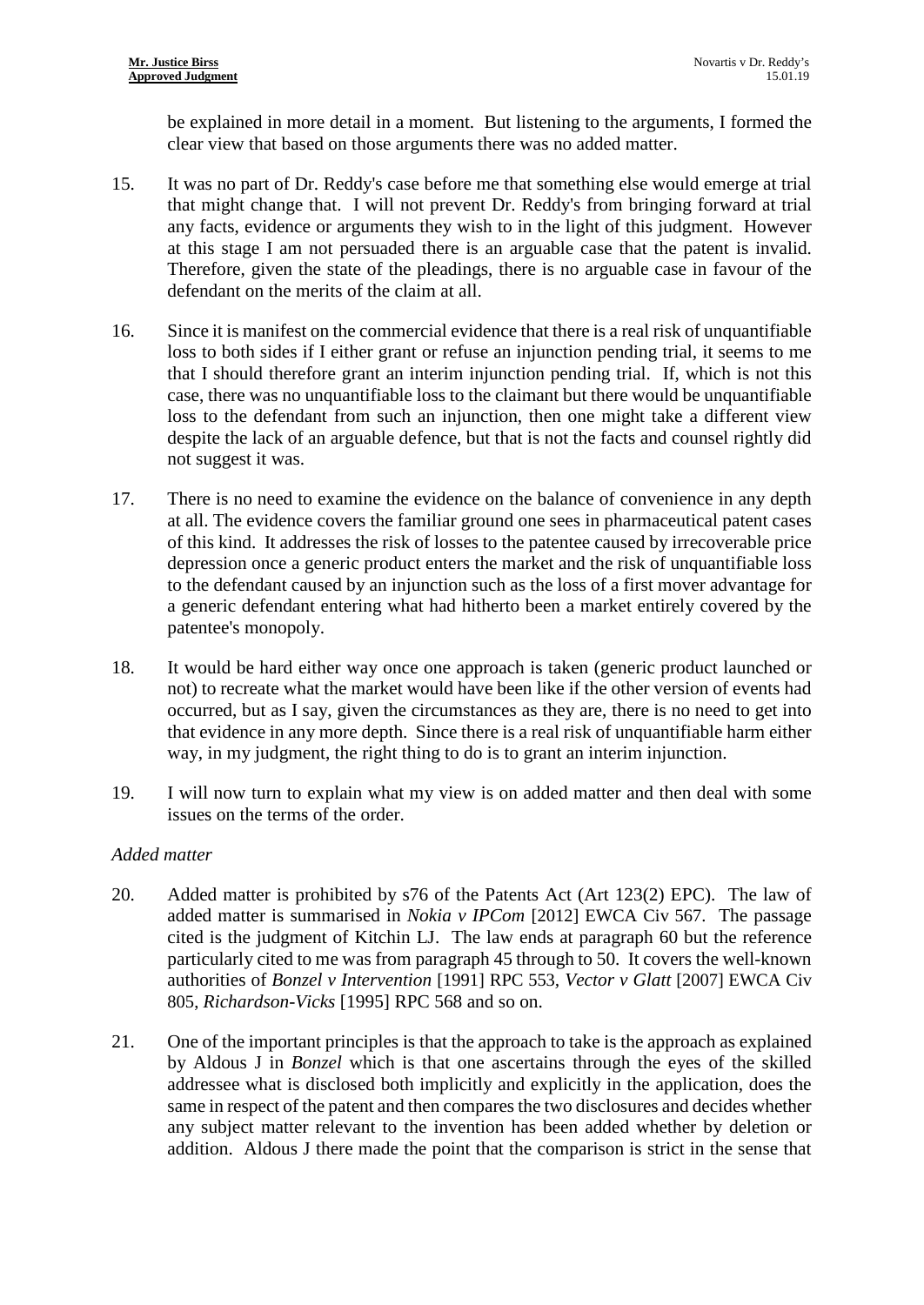the subject matter will be added unless the matter is clearly and unambiguously disclosed in the application, either explicitly or implicitly.

- 22. The strictness of the comparison was also referred to by Kitchin J in *European Central Bank v Document Security Systems* [2007] EWHC 600 (Pat) which I take from paragraph 99 of the quote from paragraph 7 of the quote from *Vector v Glatt* quoted in *Nokia v IPCom*. That is an important aspect of the principle, as Mr. Abrahams submitted.
- 23. Another important point made by Mr. Abrahams which I accept is that the disclosure is different from coverage, in other words the fact that claims or text may cover something is not the same thing as whether they disclose it. The test for the purposes of added matter is to consider disclosure.
- 24. Another important point is the question of whether anyone has learned anything about the invention which they could not have learned from the unamended specification or the application. That was how Jacob J put it in *Richardson-Vicks* and is a good way of summarising in a pithy way what the test for added subject matter is.
- 25. A further point is to note that the purpose of the law preventing added subject matter is to ensure that the patentee cannot gain an unwarranted advantage. Two ways in which that could occur are referred to in paragraph 6 of *Vector v Glatt*. One is they could circumvent the "first-to-file" rule and in effect obtain an unwarranted priority date for something they had not invented at the time. The other one is that they could obtain a different monopoly from that which could be predicted or justified from what was originally filed. That prejudices legal certainty for third parties.
- 26. Another important principle to note, also identified by Kitchin J in *ECB v Document Security Systems*, is the warning against hindsight. One needs to take care when reading the application as filed not to read it with hindsight knowledge of what is in the patent. It is not the right approach to read the patent and then look for what is there in the application. When one is applying the added matter test, the reader of the application does not know what is written in the patent.
- 27. Finally, Dr. Reddy's also relied on the decision in *Dr. Reddy's v Eli Lilly* [2009] EWCA Civ 1362 and a principle described by the Court of Appeal in the context of lack of novelty but applicable to disclosure in general. This is at paragraph 23 through to paragraph 33 of the judgment. My very terse summary of the principle is that a generic disclosure of a class does not disclose an individualised member of that class. That is why in that case the compound olanzapine was novel despite a prior disclosure of a chemical formula with a  $10^{19}$  compounds in it, or for that matter a formula with 86,000 compounds of a supposed preferred class, when in neither case was olanzapine mentioned specifically.
- 28. Dr. Reddy's also referred to the European Patent Office's case-law textbook in its current edition and to paragraph 1.4.2 of section II.E.1 about Article 123(2) EPC. This section is headed "Selection from two lists and deletion of elements from two lists". Mr. Abrahams referred to the first two paragraphs of that which deal with the principle which is applied in the EPO that selecting items from two lists means that a claim may contravene Article 123(2).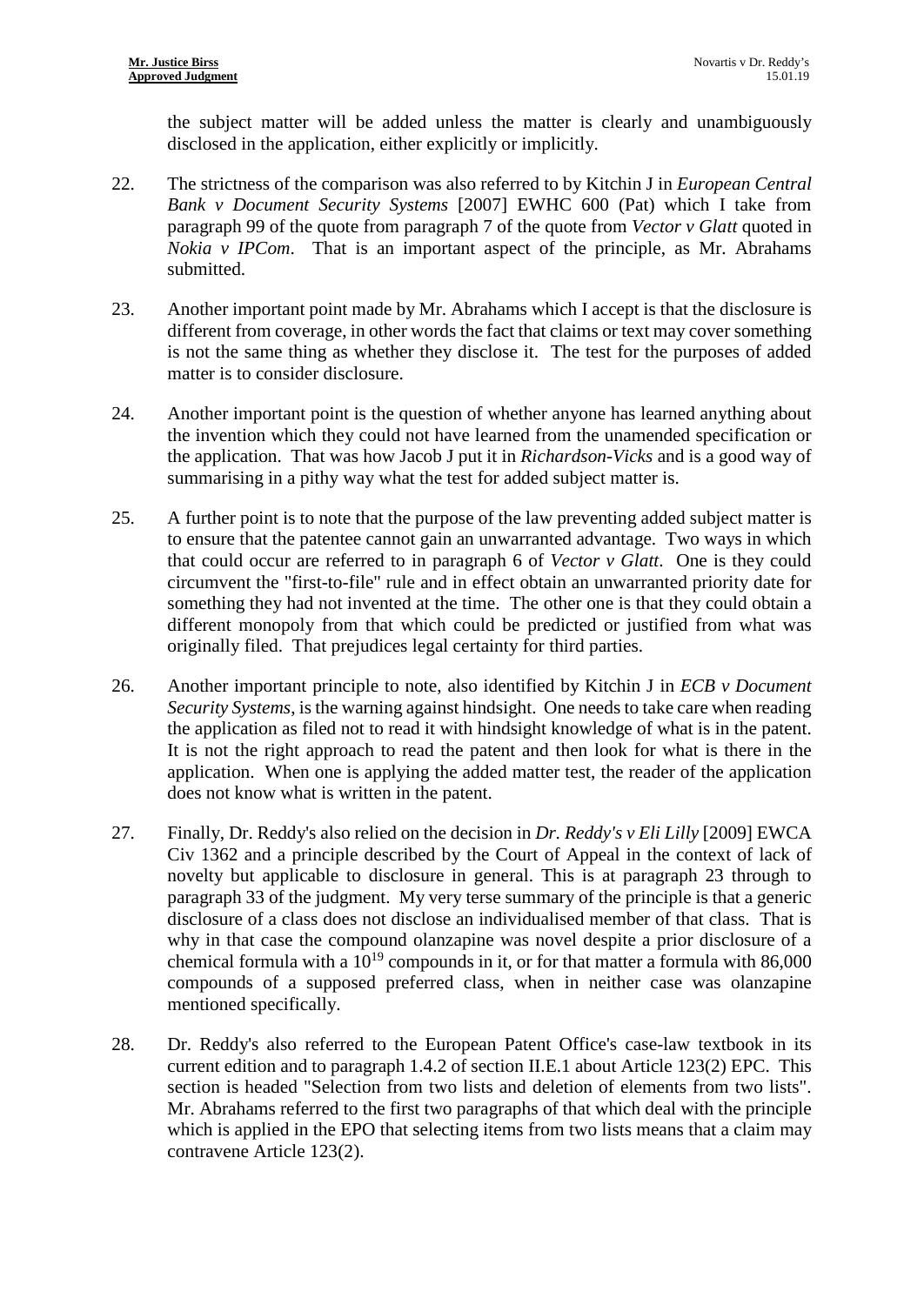- 29. It is notable that there is no UK case that I am aware of, or to which I have had my attention drawn by either party, that puts the principle applicable in relation to added matter in quite the way it is described in paragraph 1.4.2 of the textbook. There is a danger of taking a rather too rigid approach if one looks at it in that way. The two list cases may well be examples of cases in which there is added matter. I am sure many of them are. But it seems to me that the better approach, at least in this jurisdiction, is to focus on the application of the legal test itself. I do not accept that, as a general statement, it is true that a teaching which consists of a combination of two individualised lists, in other words two lists of individualised members, necessarily means that that combination is now to be treated as an un-individualised generic disclosure. I do not believe that is what Dr. Reddy's submission of law was, but if it had been I would have rejected it. Every case has to be decided on its own particular facts and I turn to those facts.
- 30. There is it no dispute who the addressee of the patent would be. I do not believe anyone actually set it out, but it would be someone, I guess a clinician, or a clinician together with some other relevant skilled person interested in investigating the development of treatments for cancer and in particular the relevant breast cancer indication. As a matter of common general knowledge, no particular matter of common general knowledge has been drawn to my attention as being sufficiently relevant to be worth mentioning at this stage.
- 31. Taking the *Bonzel* approach, I will start briefly with the patent, recognising that I should not use hindsight when I look at the application. It can be done simply. Claim 1 of the patent plainly discloses, as well as covers, the combination of the use of everolimus in combination with exemestane as a treatment for the breast cancer indication. The real issue is what information is conveyed by the application as filed, again at the risk of repetition, read without hindsight.
- 32. I turn to that document. First of all, it is clear, reading the document as a whole, that the disclosure is for the use of rapamycin and derivatives of rapamycin for various indications. That is unquestionably a wide class of compounds and a wide disclosure in terms of their utility. I can refer to that as the R&D class for Rapamycin and Derivatives. However, it is also manifest, reading the text as a whole, that a particular compound, which is referred to in the application as Compound A, is singled out. It is at least a -- and in fact I would say "the" -- paradigm example of the compound to be used from the R&D class. There a number of *in vitro* and *in vivo* examples. They all relate to Compound A, at least as an example. Some of those examples relate to monotherapy and some to combination therapy. I recognise, with an eye on the issue I have to decide, that the specific combinations in those examples are not with exemestane or for that matter any aromatase inhibitor. (I will come back to what an aromatase inhibitor is in a minute).
- 33. The second point is that Compound A is in fact everolimus.
- 34. The third point is that it is plain as a matter of disclosure that Compound A is being disclosed as one of the particular compounds to use to put the disclosure as a whole into practice, that is the whole of the application. The person skilled in the art reading this document without hindsight would see Compound A in that way. There is no question of selecting Compound A from a list in relation to anything in this document.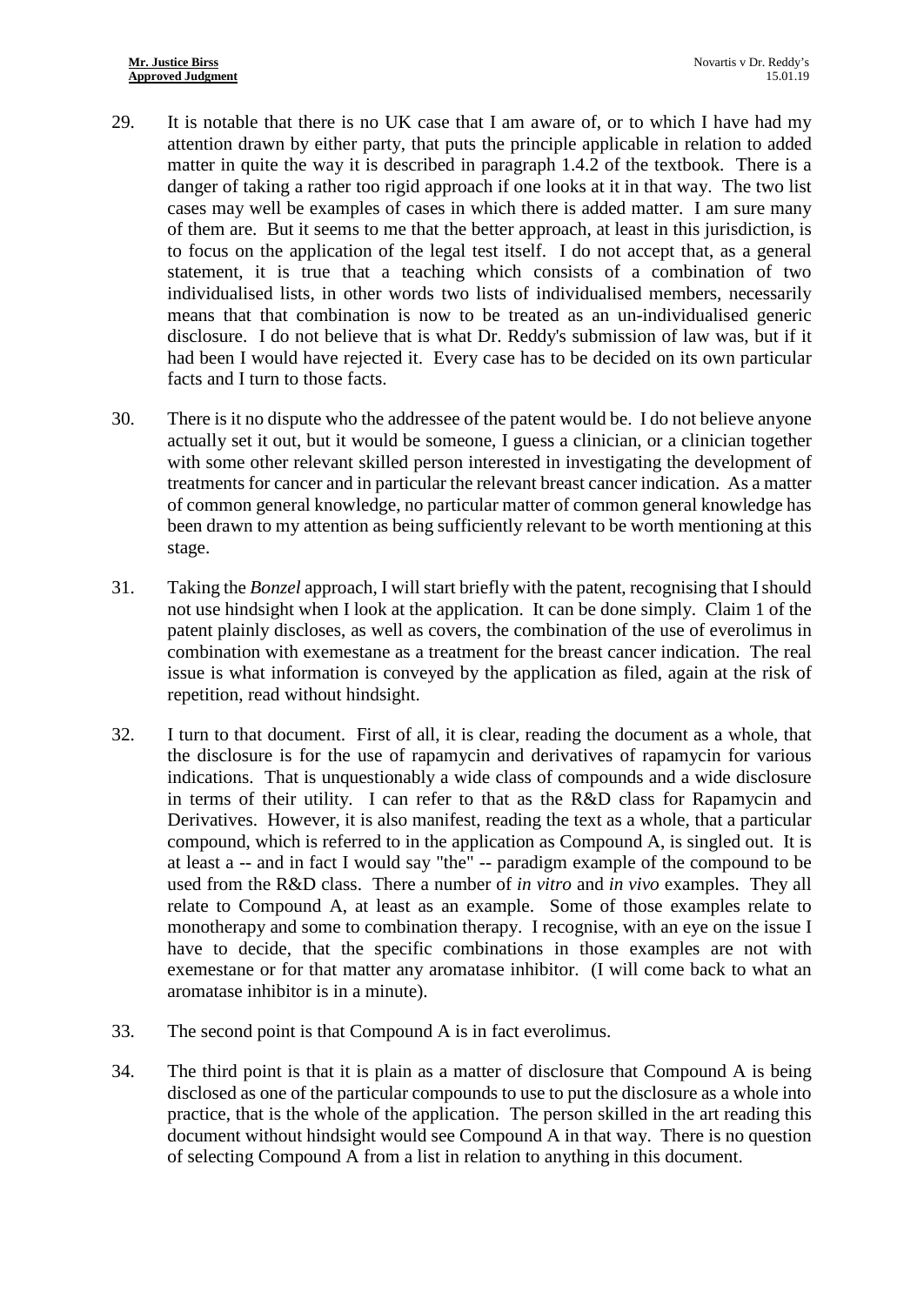- 35. Next, the application discloses the idea of monotherapy and also discloses the idea of combination therapy. Professor Johnston explains that combination therapy is familiar in cancer treatment. Whether that matters I am not sure. The combinations described in the patent are with various agents of different kinds. Again, applying what I have determined already, there is a clear and unambiguous disclosure of the idea of using Compound A as the rapamycin derivative in the various combinations disclosed. The combinations are very wide indeed.
- 36. Counsel for the defendant described them as stupendously wide and in a sense that is true. However there is it no evidence, and I am not satisfied, that the skilled person reading this document would be mesmerised by the width identified by the defendant. It is true that the application discloses many ideas and in a wide way. But I do not see why the reader would be distracted by that. If something is identified specifically in a document then it does not cease to be disclosed simply because elsewhere in the document there is more wide language.
- 37. Next, one of the combinations clearly in the document is to combine the R&D compounds with compounds called aromatase inhibitors. That combination is specifically called out in relation to the use to treat hormone receptor positive tumours in breast cancer, in other words the breast cancer indication claimed in claim 1 of the patent as granted. The passage is on page 6 and is set out below. To emphasise, there is a clear and unambiguous disclosure that the combination of the compounds of the R&D class as a whole with aromatase inhibitors could be used for the breast cancer indication. That indication is not the only disease that one might want to treat by combining the R&D compounds with an aromatase inhibitor, but is a clear teaching of an association between that class of agents, as agents in the combination, and that indication.
- 38. Furthermore the aromatase inhibitors and, for that matter, the other agents listed as being things that could be combined with the R&D compounds, are not being disclosed as alternatives to the administration of the R&D compounds themselves. The only function of the agents listed to be added as combinations in this document is for them to be combined with the R&D compounds.
- 39. The class aromatase inhibitors is only one of the classes of agents to be combined and it is itself disclosed in wide terms. There is a functional description and some specific sub-types. However, also explicit in the document is a reference (more than once but at this stage at the beginning of the document) to exemestane as one of the specific aromatase inhibitors. I gather from Professor Johnston's evidence that it was known anyway, but that does not matter.
- 40. Again, pausing there, the only purpose from the point of view of a skilled person reading that reference to exemestane itself or the aromatase inhibitors in general, as I think I have already said, is for them to be combined with the R&D compounds. That is expressly taught. Page 6 of the document, which defines the term "aromatase inhibitor", mentions a number of compounds, including exemestane and the trade mark under which exemestane is sold, along with the trade marks that certain other aromatase inhibitors are sold under. At the end of that paragraph it states:

"A combination of the invention comprising a chemotherapeutic agent which is an aromatase inhibitor is particularly useful for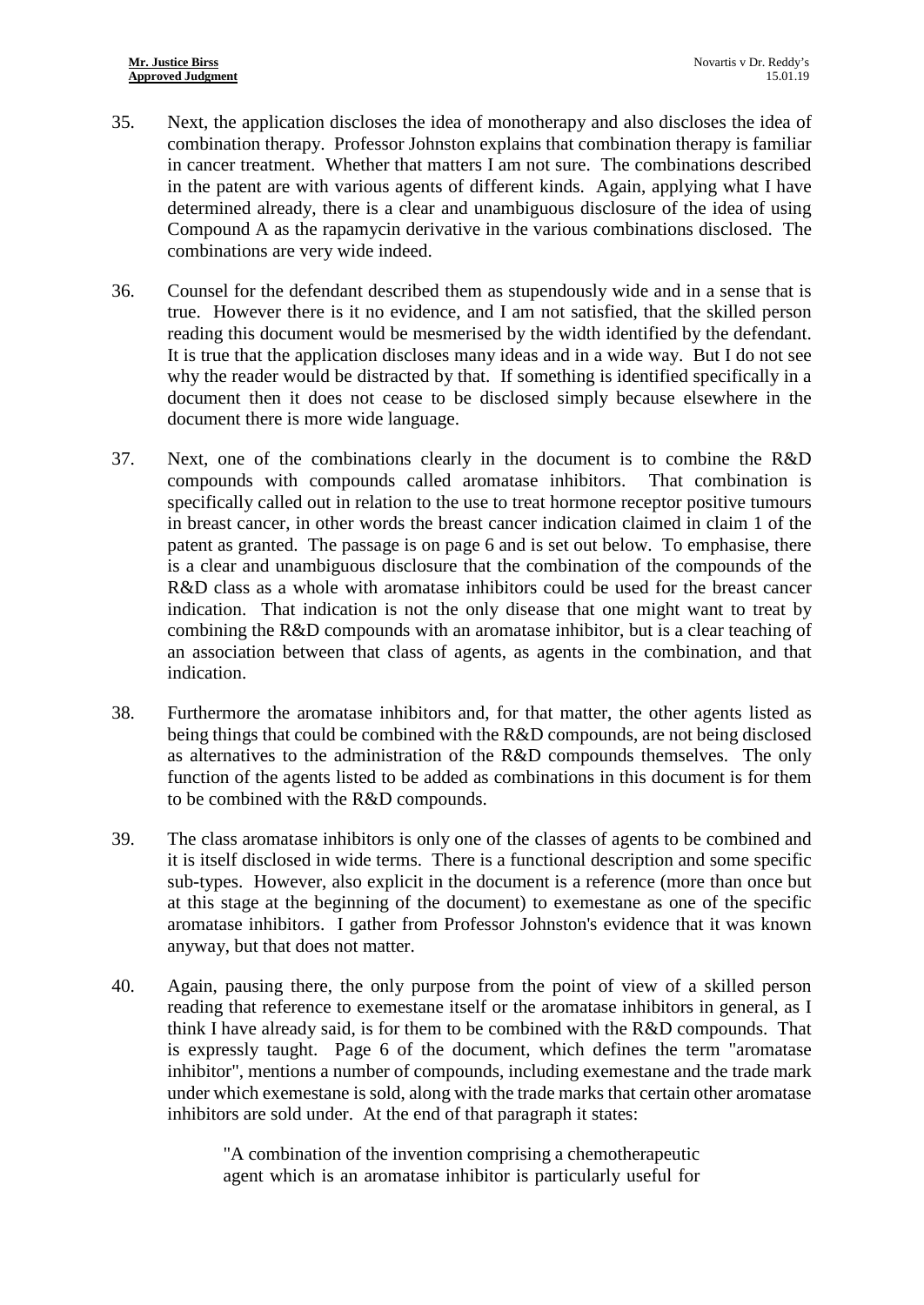the treatment of hormone receptor positive tumours, e.g. breast tumors."

- 41. Then, in the text, one turns to the examples. As mentioned already they all refer one way or the other to Compound A, that is to say, everolimus. Nevertheless none of those combinations involve a specific example of a combination with an aromatase inhibitor. What could be have called an "example" of a combined treatment at section C.2, which is under the heading "Clinical trials", is not really an example at all. It is really, as Mr. Abrahams put it, a proposal for doing clinical trials on a wide range of possible combinations. I think that is a fair description.
- 42. Then there is some general wording after the end of the examples. Starting at page 18, there is a reference to combining R&D compounds with co-agents. One of the classes referred to is aromatase inhibitors. As counsel pointed out, at page 19 at the top, a specific embodiment is disclosed with an aromatase inhibitor which is not exemestane. The aromatase inhibitor in that specific embodiment is a compound called letrozole.
- 43. At end of the document, various dosing regimes and dosing levels are described. At page 21, it starts with the dosing relating to the R&D compounds and then moves on to the co-agents. Near the end of the dosing relating to the R&D compounds is a reference to dosing for Compound A in particular. At the paragraph bridging pages 21 and 22, the co-agents are referred to for dosing and the second one on the list is exemestane. That comes after fadrozole and before formestane at the top of page 22.
- 44. It seems to me that, again at the risk of repetition, the person skilled in the art reading this document would see Compound A as one of the compounds to take forward. They might then choose, if they are interested in combinations, to select a combination. That could be said to involve a selection but the idea of selecting a combination with exemestane, in particular for the breast cancer indication, is clearly and unambiguously contemplated and disclosed in this document.
- 45. Looking at the document as a whole, it comes down to this. First, the document teaches the idea of combining R&D compounds with aromatase inhibitors to treat the breast cancer indication. It discloses exemestane as one of the aromatase inhibitors you might select to be in that combination for that indication. Second of all, it teaches Compound A (that is everolimus) as the paradigm rapamycin derivative to choose from the R&D compounds in general. It is not a question of selecting Compound A from a list or a lack of an individualised disclosure of Compound A. Therefore, it seems to me that there is disclosure of everolimus combined with exemestane to treat breast cancer. That is not new information. It is something that is disclosed in the document. It is not at all the only thing disclosed, but it is one of the things which is individualised by this document. It would be no undue advantage, in my judgment, to claim that combination.
- 46. For this reason, I disagree with the decision of the Opposition Division. Their decision appears to take an unduly technical approach which has lost sight of the disclosure of the document as a whole and has also lost sight of the prominence of Compound A in it.
- 47. Dr Reddy's submitted that Prof Johnston's reasons supported their case. The high point is the use by the professor of the word "covers" at one paragraph. It is not clear to me whether he meant cover in the sense that a claim can cover, but not disclose, something;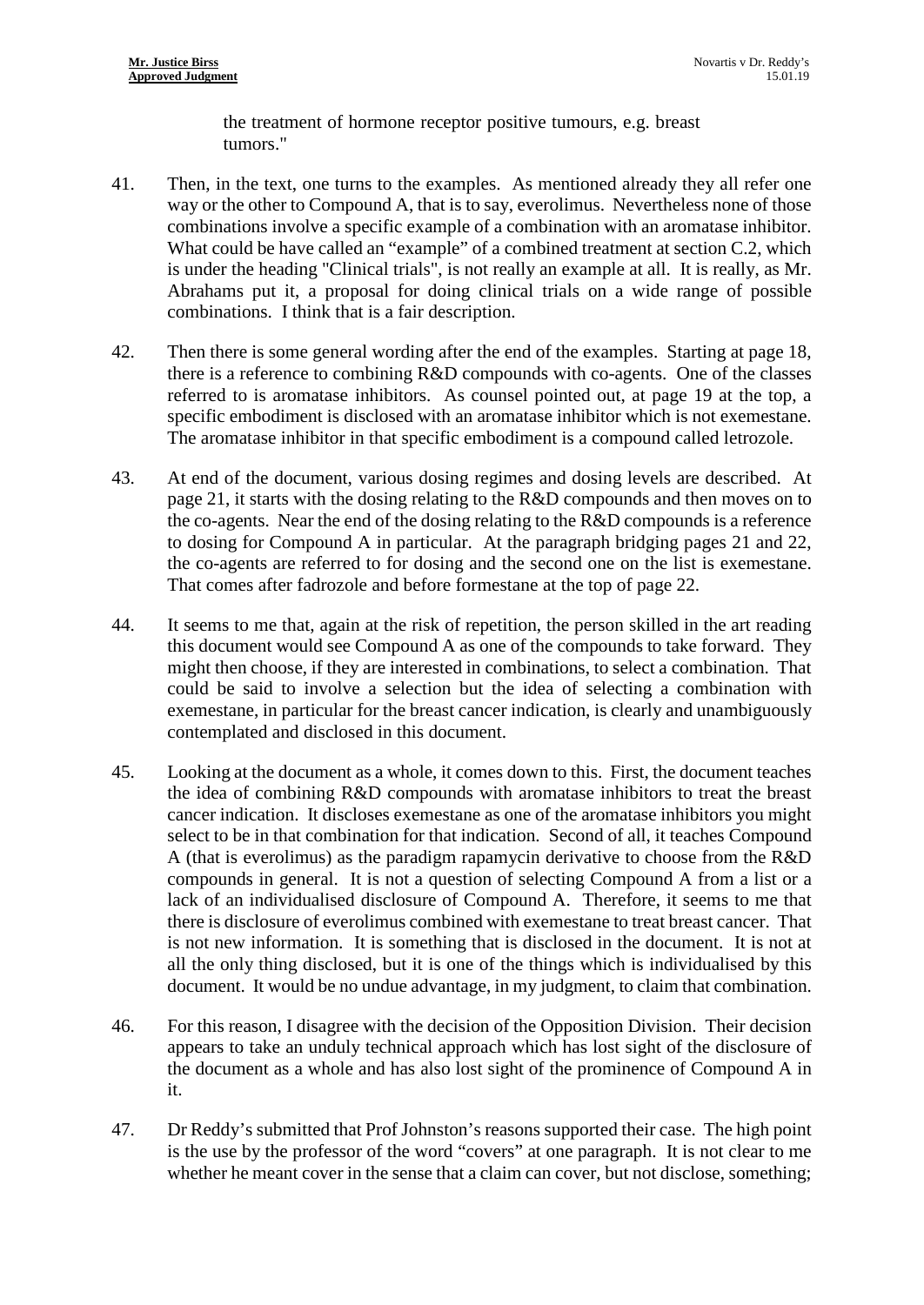or whether he was using the word in a different sense of "deals with". But if even if it was the former sense, that does not mean added matter is present, it simply means the expert's evidence does not establish it is not present. In any event added matter is primarily a matter of construction rather than expert evidence.

- 48. At times in the course of argument, it sounded like part of Dr Reddy's case may involve some sort of squeeze based on plausibility or prior art. That may or may not be the case, but such an argument is not the case pleaded at the moment.
- 49. That is my decision on added subject matter.

#### *Terms of the order*

50. Turning to the terms of the order, the order sought is for an injunction pending trial, until the expiry of the patent or further order:

> "that the defendant must not make, dispose of, offer to dispose of, use, import and/or keep, whether for disposal or otherwise in the United Kingdom

> (a) Everolimus Dr. Reddy's the subject of Marketing Authorisations [*and certain numbers are given*]; and

> (b) any medicinal products comprising the active ingredient everolimus that are approved for *the treatment of hormone receptor positive, HER2/neu negative advanced breast cancer, in combination with exemestane, in post-menopausal women without symptomatic visceral disease after recurrence or progression, following a non-steroidal aromatase inhibitor* (the 'breast cancer indication') save for everolimus supplied by, or on behalf of, Novartis Pharmaceuticals (UK) Limited."

> I have italicised words in (b). They are what is defined by the term the breast cancer indication in that sub-paragraph.

- 51. Counsel for Dr. Reddy's submitted that there should be a number of carve-outs from that order. The first one is that it should permit Dr. Reddy's to sell everolimus for non-breast cancer indications. The point being made, of course, is that those sales for non-breast cancer indications would not infringe the claim. It was also suggested that the only infringement alleged was under section 60(2) of the Patents Act 1977 and that I should insert words, based on the wording of section 60(2), such as a proviso the products could be sold as long as it was not obvious to the defendant that the goods being sold were to be used for breast cancer. In other words, they could sell it if it was not obvious that the products were to be used for breast cancer.
- 52. Of course, an important principle is that, generally speaking, one does not grant any injunction, let alone an interim injunction, which prevents a party from doing what is clearly a lawful act. Another relevant principle, from authorities like *Staver v Digitext* [1985] FSR 512 and *Video Arts Ltd v Paget Industries* [1988] F.S.R. 501, is that interim injunction orders should be clear. These two principles can interact, especially at an interim stage. Interim injunctions can, and sometimes do, prevent not just acts which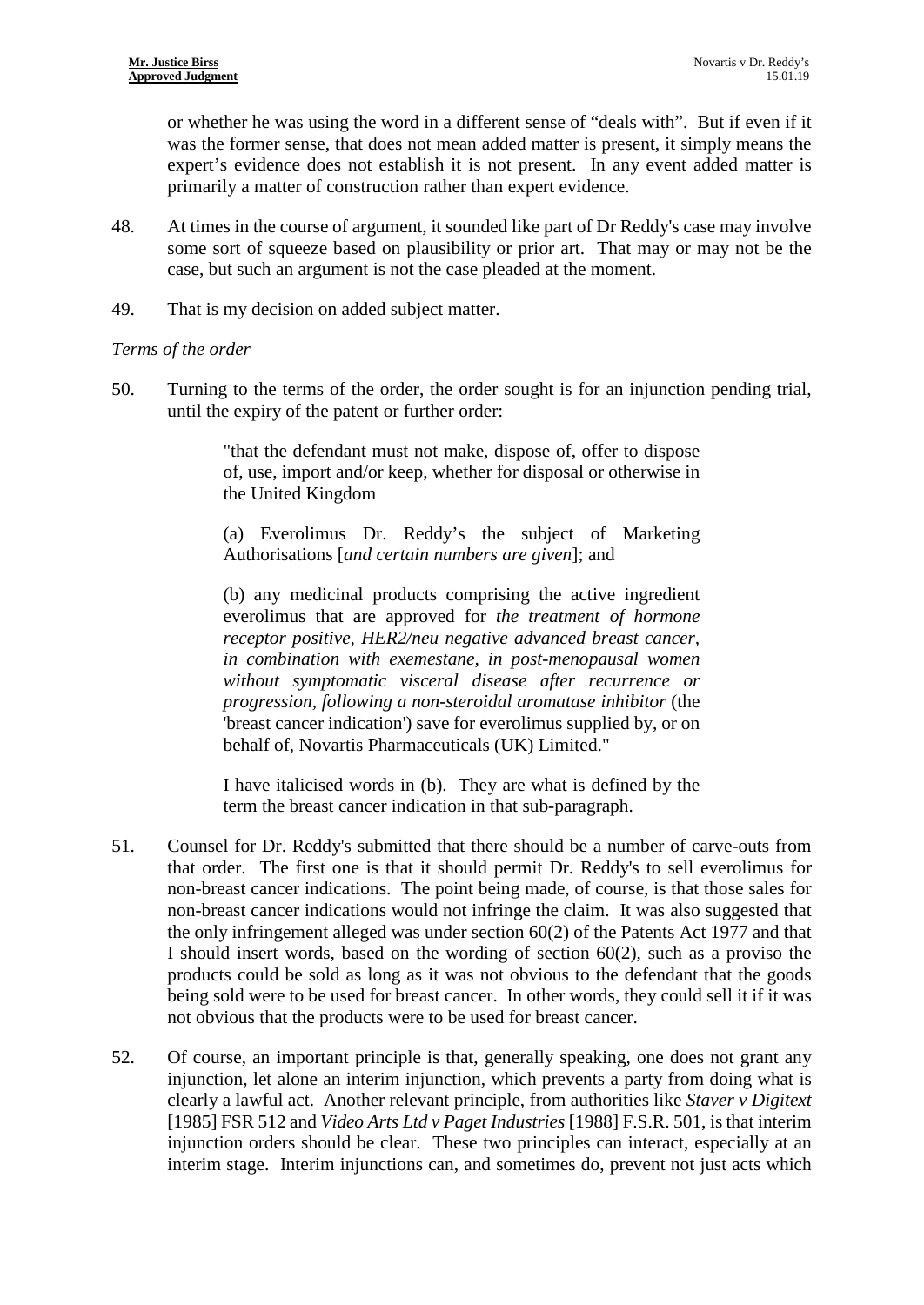may or may not be lawful which the court cannot resolve, but also some acts which would be lawful. That is done when preventing those lawful acts is the price for sufficient clarity in the terms of the injunction. Of course, the courts will not do that lightly, but clarity in an order holding the ring pending trial is itself an important principle. The last thing the court should be doing is granting an injunction which is unclear, which may lead to trouble of enforcement and the like in between the interim hearing and the trial.

- 53. In my judgment, the principle that a lawful activity should not be prevented may yield, in a proper case, to the principle of clarity for the purposes of holding the ring.
- 54. I also bear in mind that Dr. Reddy's have marketing authorisations, which are referred to in the terms of the order, which expressly authorise the use of the product for the relevant indication in the claim, including in combination with the relevant other ingredient. This is not a case relating to a skinny label.
- 55. In my judgment, the carve-out proposed by Dr. Reddy's just stores up trouble for the future. It would need a trial to find out if it had been contravened. I bear in mind particularly that on the evidence in the case, the breast cancer indication represents 90% of the UK market for everolimus. If the relevant indication for breast cancer, let alone breast cancer with the combination, was only a very small part of the market, this might very well be a completely different factor, but in a case in which that is what everolimus is almost all being used for, it seems to me that a carve-out of the kind suggested by Dr. Reddy's in this case would not be appropriate.
- 56. I proposed as an alternative that a term be placed by Dr. Reddy's in the contracts for sale of their goods which would prohibit use of those goods for the claimed indication. However I was told on instructions by Mr. Abrahams that there was no scope for inserting clauses of that kind in the contracts.
- 57. Dr. Reddy's offered to make it clear in a letter going with the contract that the sale was on the basis that the compound was not to be used in that way. In my judgment, that would not be good enough. For the reasons I gave at the hearing - it would not alter the terms of the contract for sale and, when the market is as it is, I do not believe that would give the patentee the appropriate protection.
- 58. There ought to be a clear line drawn between now and the trial, so the terms of the order in that respect will remain as they are. I recognise that in making that order, it will mean that I am restraining Dr. Reddy's from supplying some product which would be used lawfully for indications outside the claim.
- 59. Another point on carve-outs was that I should permit Dr. Reddy's to sell product aimed at clinical trials based on the terms of section  $60(5)(i)$  of the Patents Act. That is the exception for clinical trials which are within Article 10 of Directive 2001/83 EC on medicinal products for human use and, in particular, bioequivalence studies. That point was not pleaded. Mr. Abrahams argued that the fact it was not pleaded did not matter because it was only relevant to the interim injunction. That is not correct. If it was something which Dr. Reddy's were seeking to say would not be an infringement then they ought to have pleaded it. So I will not put in a carve-out relating to that, but I will give Dr. Reddy's liberty to apply. If they do wish to supply something of that kind, they can come back to court or explain it to Novartis and the matter can be dealt with.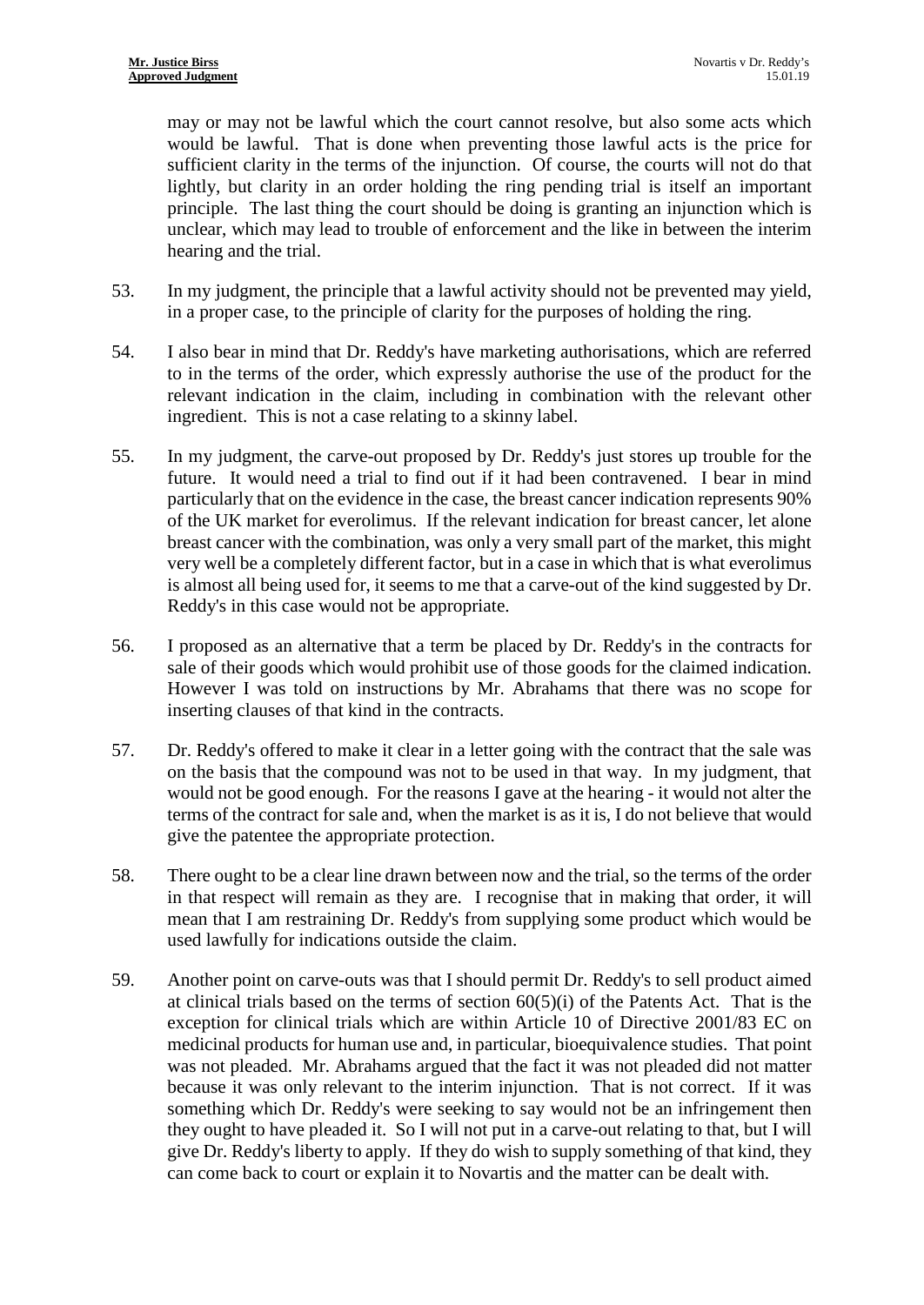- 60. The third point that was taken was whether the cross-undertaking should also cover the Department of Health or the relevant NHS entities. Dr. Reddy's submitted that it should. There have been previous cases, of course, where things of that kind have been done.
- 61. I should say that the reason for this is as follows. Very often, when a generic compound is prevented on an interim basis from coming on the market by a patent of this kind, once the SPC for the original compound *per se* has expired, it is possible that the entity which loses the most, if it turns out that the interim injunction should not have been granted, is not so much the generic supplier itself but the Department of Health or the relevant NHS entities. That is because they are the entities who will be paying the price, which will necessarily be a higher price than it would have been if the market had been opened up. That is why it makes sense in some cases for the Department of Health to be joined for the purposes of the cross-undertaking.
- 62. However, the Department of Health is not before the court, nor any NHS Trust or other entity. Novartis invited me to make the order I made in *Actavis v Boehringer* in similar circumstances, where I gave liberty in to the Department of Health to seek to be joined on the cross-undertaking.
- 63. As I say, they are not here. Novartis explained that they had written a letter to the Department of Health on 9th January 2019 informing them about these proceedings and the fact they were seeking a preliminary injunction and would be coming to court for a one-day hearing in the period between 14th and 16th January.
- 64. Dr. Reddy's submitted that the letter was unlikely to have alerted the Department of Health sufficiently that one can take their non-appearance as an indication that they have no wish to be a party for the purpose of the cross-undertaking.
- 65. As I did in *Actavis v Boehringer,* I will not, at this stage, extend the cross-undertaking to cover the Department of Health since they are not here. I will give the Department of Health or, for that matter, the relevant NHS entities, liberty to apply to be joined in relation to the cross-undertaking. I do see that there is some force in counsel for Dr. Reddy's submission that the letter may not have been sufficient to alert the Department to this possibility. With the assistance of the parties, I will write a letter myself to the Department of Health and any other relevant entity to indicate that if they wish to take advantage of the permission to apply, they can do so, which is, of course, a matter for them.
- 66. Finally, I will say this. It is a matter which I did not mention to the parties, but occurs to me ought to be at least considered, and that is whether the court should be writing a letter to Boards of Appeal of the European Patent Office to invite them to expedite the opposition appeal proceedings having regard to the existence of national infringement proceedings. I will hear the parties on that. That is my judgment.

## Costs

67. I now need to deal with an interim payment. I have decided I will send the costs off to a detailed assessment, as invited by Dr. Reddy's counsel. The reason fundamentally is the fairly high level of costs incurred, particularly by the claimants, but also to some extent by the defendants, on this application. A detailed assessment seems to me to be